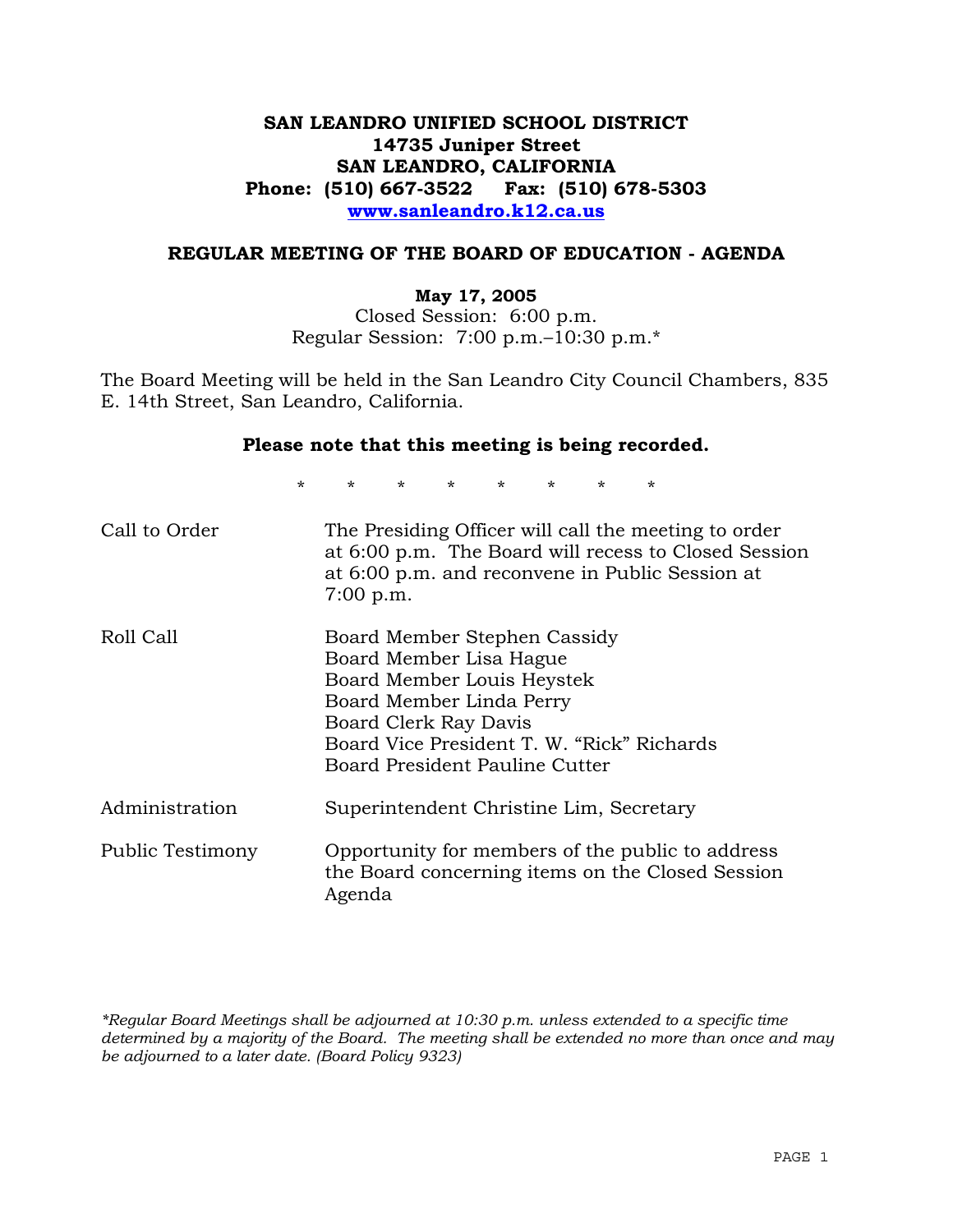Prior to the Public Session, the Board will meet in Closed Session pursuant to Education Code Sections 35146 and 48918(c); Government Code Sections 54957, 54957.6, 54956.9(b), and 54956.9

- a) Student Expulsions
- b) Public Employee Discipline/Dismissal/Release
- c) Conference with Labor Negotiator
- d) Conference with Legal Counsel Anticipated Litigation Significant Exposure to Litigation
- e) Conference with Legal Counsel Existing Litigation 1 case

| Report Closed<br><b>Session Action</b> | Motion __________ Second __________ Vote ________                                                                                                                                                                                                                                                                                                                                                                                                                                                                                                                                                                                                                                                                                                                                                                                                                                                                                                                                                                                    |
|----------------------------------------|--------------------------------------------------------------------------------------------------------------------------------------------------------------------------------------------------------------------------------------------------------------------------------------------------------------------------------------------------------------------------------------------------------------------------------------------------------------------------------------------------------------------------------------------------------------------------------------------------------------------------------------------------------------------------------------------------------------------------------------------------------------------------------------------------------------------------------------------------------------------------------------------------------------------------------------------------------------------------------------------------------------------------------------|
| Pledge of Allegiance                   |                                                                                                                                                                                                                                                                                                                                                                                                                                                                                                                                                                                                                                                                                                                                                                                                                                                                                                                                                                                                                                      |
| Approve Agenda                         | Approve the Regular Meeting Agenda of May 17, 2005<br>Motion __________ Second __________ Vote ________                                                                                                                                                                                                                                                                                                                                                                                                                                                                                                                                                                                                                                                                                                                                                                                                                                                                                                                              |
| Legal Statement                        | Members of the audience who wish to address the<br>Board are asked to complete the yellow card available at<br>the entrance and submit it to the Board's Administrative<br>Assistant. Speakers who have completed the card will be<br>called when the item is reached on the agenda or, for<br>non-agenda items, during the Public Testimony. Cards<br>are to be turned in before the item is reached on the<br>agenda. Please note that this meeting is being recorded.<br>State law prohibits the Board of Education from taking<br>any action on or discussing items that are not on the<br>posted agenda except to A) briefly respond to statements<br>made or questions posed by the public in attendance; B)<br>ask questions for clarification; C) provide a reference to a<br>staff member or other resource for factual information in<br>response to the inquiry; or D) ask a staff member to<br>report back on the matter at the next meeting and/or put<br>it on a future agenda. (Government Code Section<br>54954.2(a) |
| <b>REPORTS</b>                         | <b>Student Representatives' Reports</b>                                                                                                                                                                                                                                                                                                                                                                                                                                                                                                                                                                                                                                                                                                                                                                                                                                                                                                                                                                                              |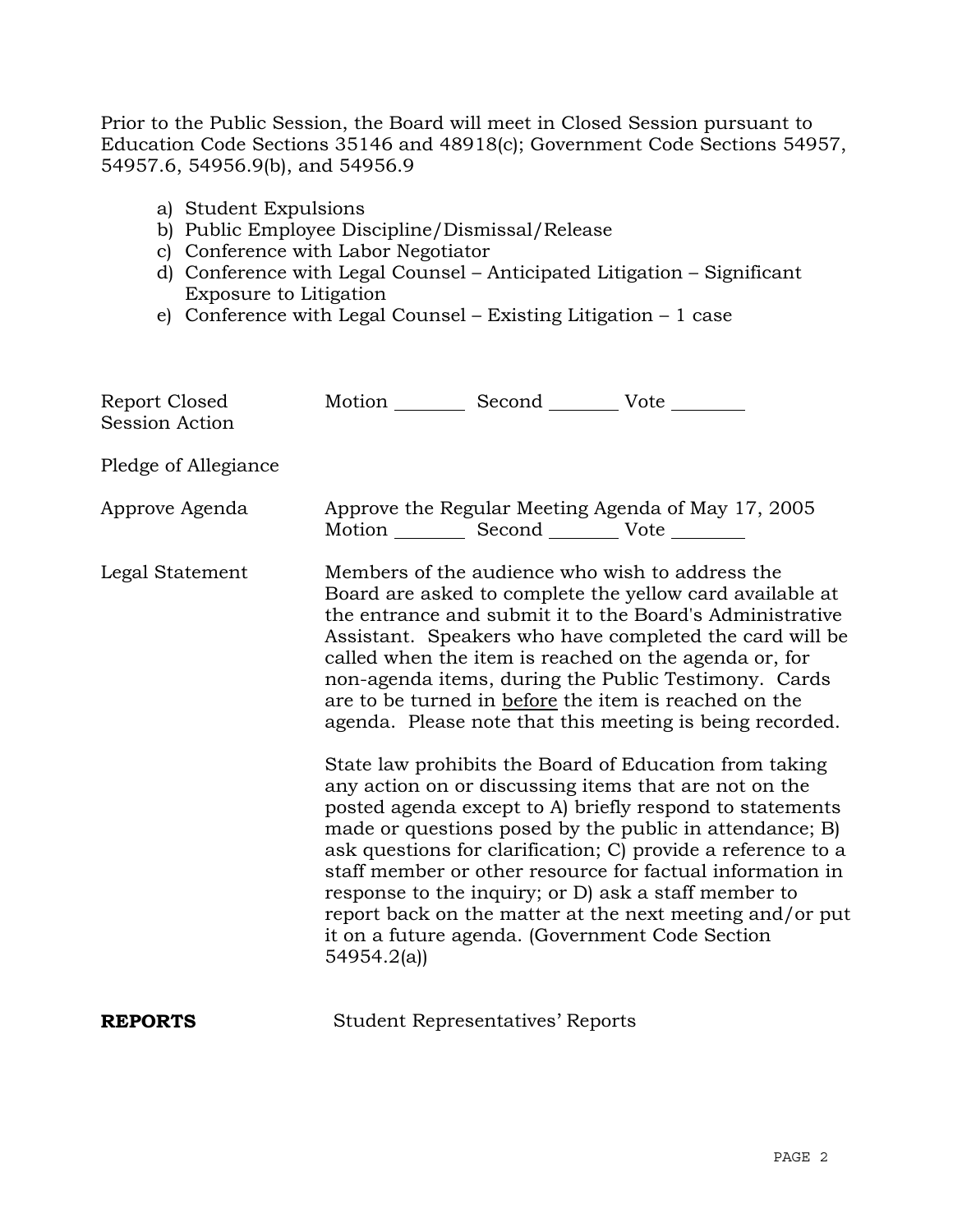## **PRESENTATIONS**

- Felix Elizalde, member of the Alameda County Board of Education, will present a Certificate of Recognition to Pascuala Arellano, President of Padres Unidos, for her participation on the "Parent Rights Workshop" at the "2005 Education is Everybody's Business – Latino Education Conference*"*.
- \* Certificates of Commendations will be presented to the following people in recognition of their time and effort towards the success of San Leandro High School's musical production of *Bat Boy*:

| • Stacey Ardelean, Director | •Tania Johnson, Musical Director |
|-----------------------------|----------------------------------|
| •Jane Davis                 | •Paul Davis                      |
| •Jeni Engler                | •Chris Modifer                   |
| •Rilia Sander               | •Joe Sander                      |
| •Claire McKean              | •Mary Therese Schweickert-Stary  |
| •Sheila Stattler            | •Afton Badger                    |
| •Elaine Teserero            | •Randy Olson                     |
| •Elizabeth Ojakian          | •Becky Davis                     |

- \* Certificate of Commendation to San Leandro High School teacher Robin Richardson for her heroic assistance to a student.
- Certificate of Commendations will be presented to following recipients of the Mid-Alameda County Special Education Local Plan Area (MAC SELPA) "Excellence in Special Education Award" for their dedicated, compassionate and outstanding service to the Special Education students of San Leandro.
	- Linda Alexander, Special Education Secretary
	- Amy Ellerman, Special Day Class Teacher, Bancroft Middle School
	- Dinah Withers, Special Day Class Teacher, Garfield Elementary
	- Charlotte Gerow, Instruction Assistant, Monroe Elementary
- \* Mike Martinez, Assistant Superintendent, Human Resources and Laura Leventer, Coordinator of Instructional Support Services, will review No Child Left Behind (NCLB) and the impact of NCLB on District staffing.
- \* Assistant Superintendent of Business Services and Business Manager will review the Governor's proposal and discuss the possible impact to the District's financial position.

### **PUBLIC TESTIMONY ON NON-AGENDA ITEMS**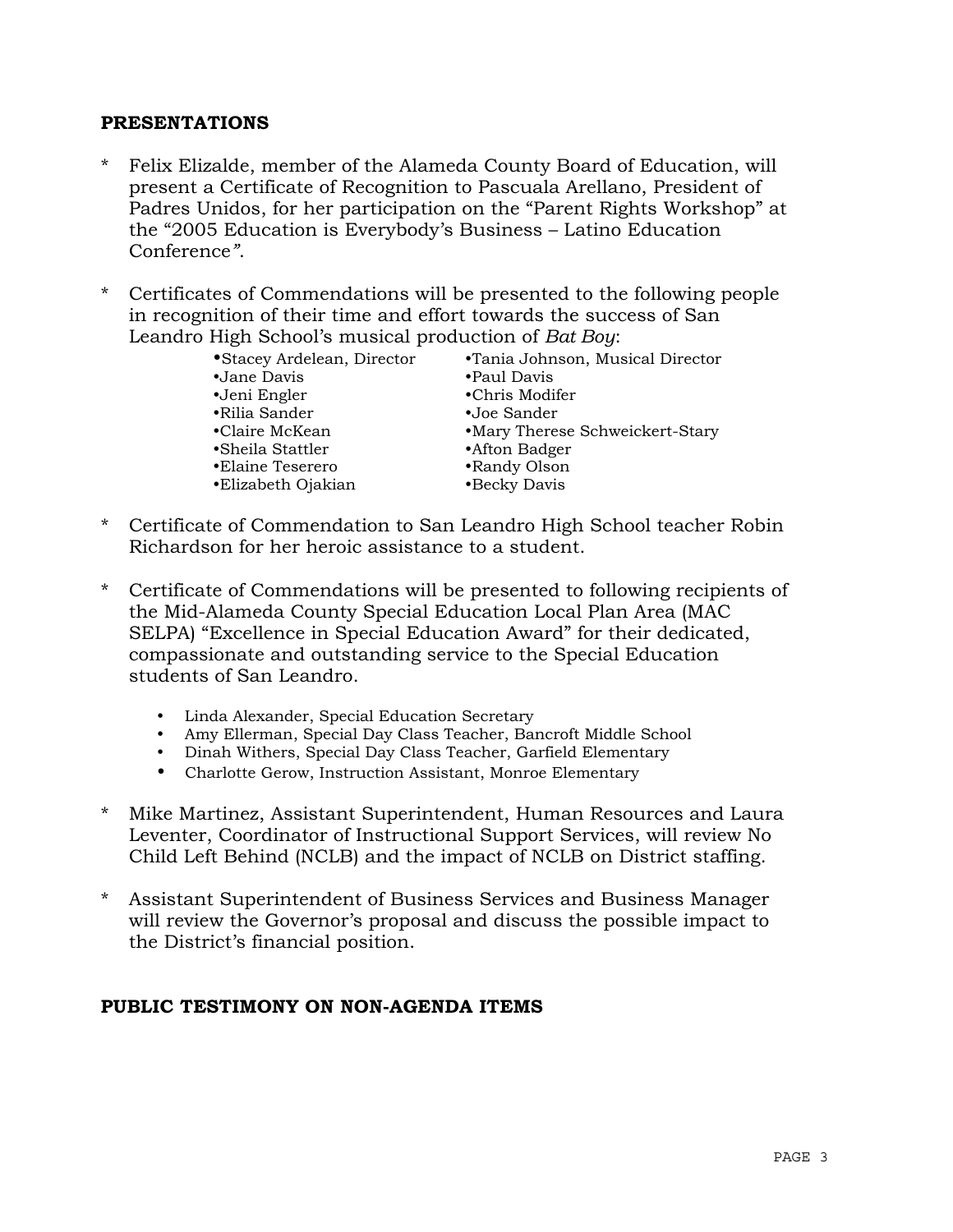**REPORTS** Correspondence Superintendent's Report Board Committee Reports

- City/District Liaison
- Communication

Board Representatives' Reports

• Drug, Alcohol, Tobacco Education

#### **CONSENT ITEMS**

These items are considered routine and may be enacted by a single motion. At the request of any member of the Board, any item on the consent agenda shall be removed and given individual consideration for action as a regular agenda item.

#### General Services

| $1.1 - C$<br>Approval of Board<br>Minutes $-$ May 3, 2005 | <b>Staff Recommendation:</b><br>Approve the minutes of the regular board meeting<br>held on May 3, 2004.<br>Motion Second Vote ______                                                                               |
|-----------------------------------------------------------|---------------------------------------------------------------------------------------------------------------------------------------------------------------------------------------------------------------------|
| $1.2-C$<br>Approval of Board<br>Minutes $-$ May 5, 2005   | <b>Staff Recommendation:</b><br>Approve the minutes of the special board meeting<br>held on May 5, 2004.<br>Motion _________ Second __________ Vote _______                                                         |
| $1.3-C$<br>Resolution #05-28<br><b>Board Compensation</b> | Staff Recommendation:<br>Adopt Resolution #05-28 to certify that Board<br>Members Lisa Hague was absent from the April<br>25, 2005 Board meeting due to illness.<br>Motion _________ Second __________ Vote _______ |
| $1.4-C$<br>Resolution #05-29<br><b>Board Compensation</b> | <b>Staff Recommendation:</b><br>Adopt Resolution #05-29 to certify that Board<br>Members Lisa Hague was absent from the May 5,<br>2005 Board meeting due to hardship.<br>Motion Second Vote ______                  |
| Human Resources                                           |                                                                                                                                                                                                                     |
| $2.1-C$<br>Acceptance of<br>Personnel Report              | <b>Staff Recommendation:</b><br>Accept Personnel Report as submitted.<br>Motion _________ Second __________ Vote ______                                                                                             |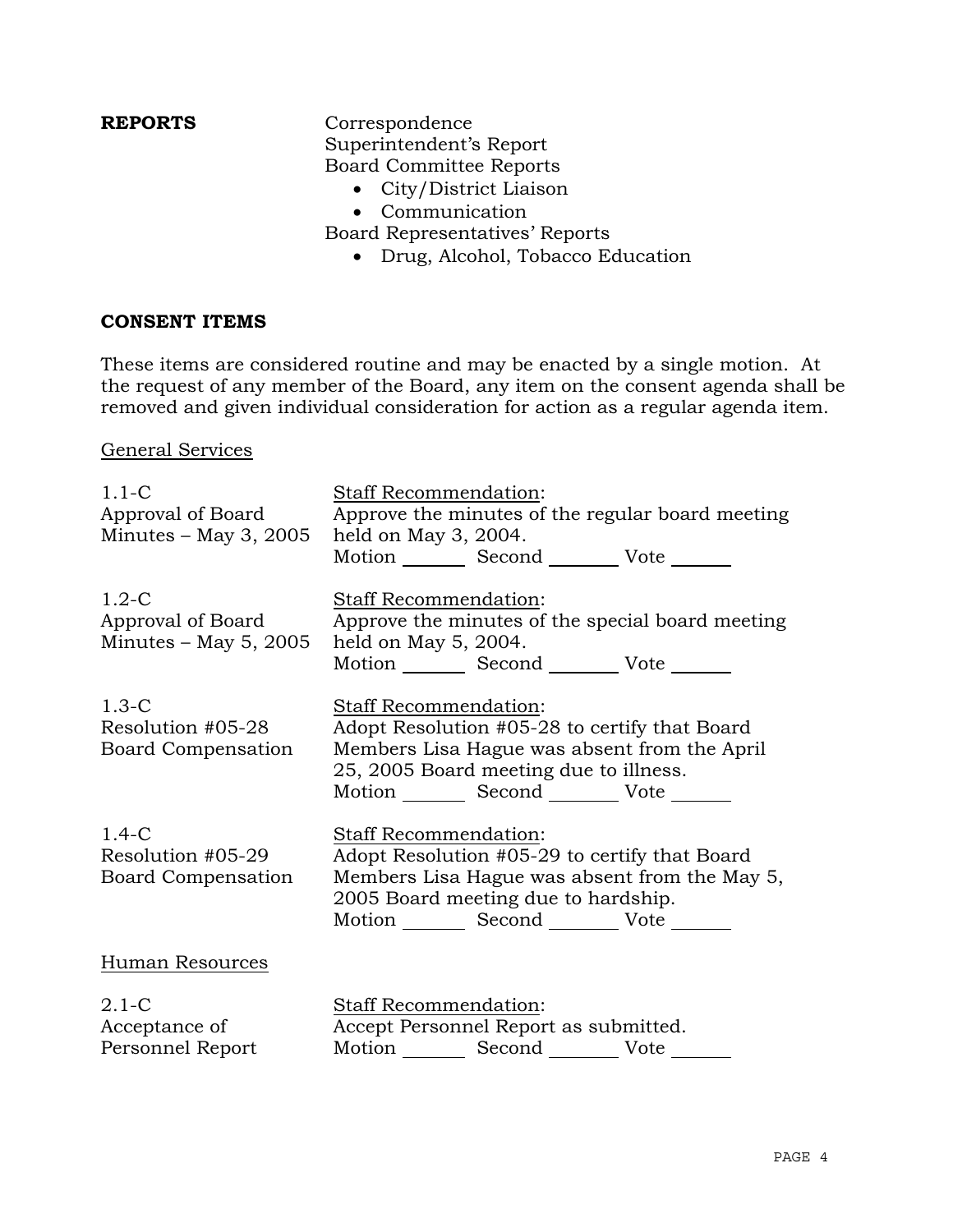| $2.2 - C$<br>Declaration of Need for<br><b>Fully Qualified</b><br>Educators                                               | <b>Staff Recommendation:</b><br>Approve the Declaration of Need for Fully<br>Qualified Educators.<br>Motion Second Vote                                                                                                          |
|---------------------------------------------------------------------------------------------------------------------------|----------------------------------------------------------------------------------------------------------------------------------------------------------------------------------------------------------------------------------|
| $2.3-C$<br><b>Certificated District</b><br>Interns to Receive<br>Preliminary Teaching<br>Credential                       | <b>Staff Recommendation:</b><br>Approve two candidates for a Preliminary<br>Teaching Credential pursuant to Education Code<br>44328.<br>Motion Second Vote                                                                       |
| $2.4-C$<br><b>Certificated District</b><br>Intern to Receive<br>Professional Clear<br><b>Teaching Credential</b>          | Staff Recommendation:<br>Approve one candidate for a Professional Clear<br>Teaching Credential pursuant to Education Code<br>44328.<br>Motion Second Vote                                                                        |
| <b>Educational Services</b>                                                                                               |                                                                                                                                                                                                                                  |
| $3.1-C$<br>Designation of<br>Representatives to the<br>California<br>Interscholastic<br><b>Federation League</b><br>(CIF) | Staff Recommendation:<br>Approve the designation of representatives to the<br>California Interscholastic Federation League (CIF).<br>Motion _________ Second __________ Vote _______                                             |
| $3.2 - C$<br>Approval of Proposed<br>Stipulated Expulsion<br>Order                                                        | <b>Staff Recommendation:</b><br>Approve the recommendation of the Director of<br>Student Support Services and Principal for the<br>stipulated expulsion of student E32-04/05.<br>Motion _________ Second __________ Vote _______ |
| $3.3-C$<br>Approval of Proposed<br>Stipulated Expulsion<br>Order                                                          | Staff Recommendation:<br>Approve the recommendation of the Director of<br>Student Support Services and Principal for the<br>stipulated expulsion of student E33-04/05.<br>Motion _________ Second _________ Vote                 |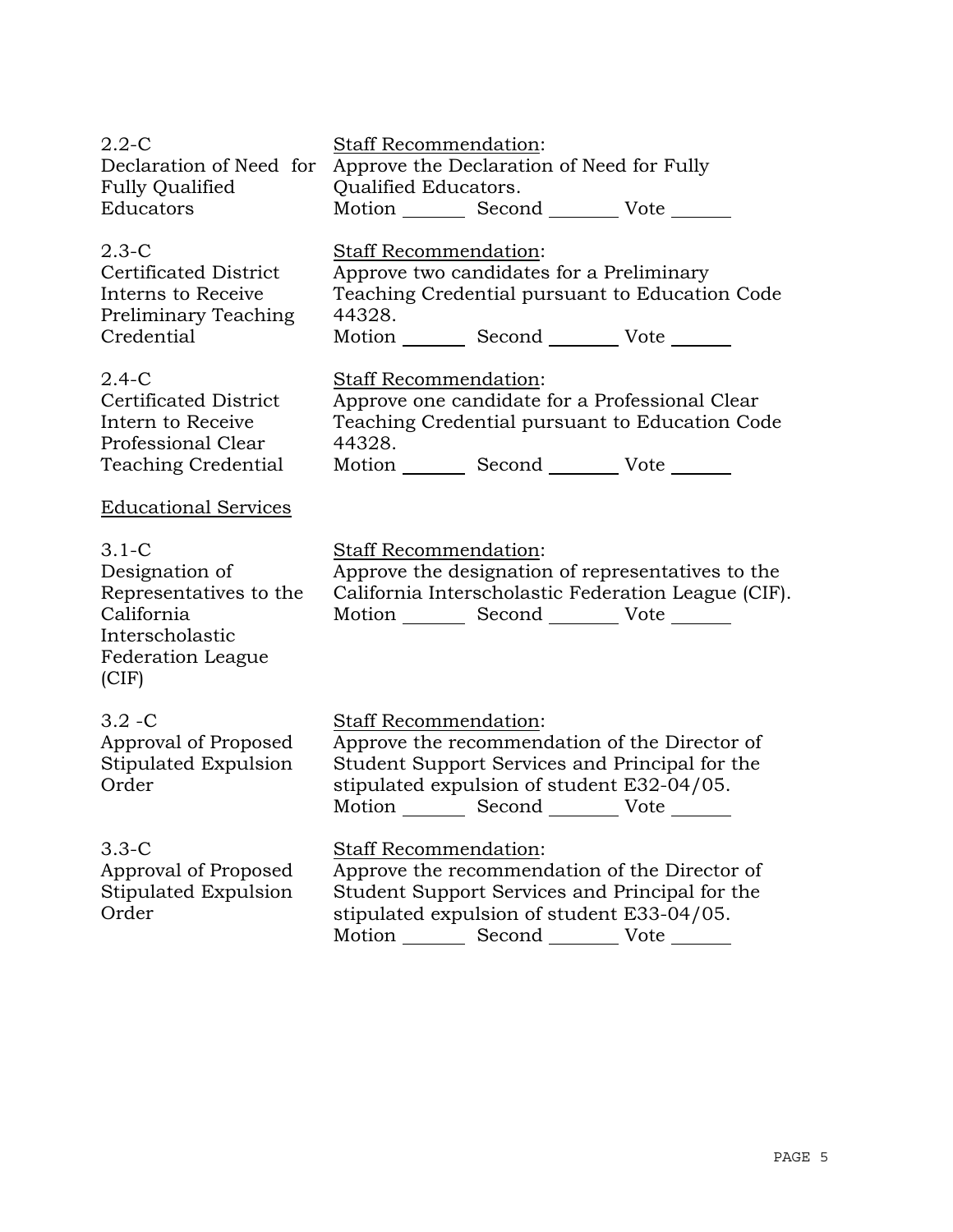| $3.4 - C$<br>Approval of Proposed<br>Stipulated Expulsion<br>Order                                                            | Staff Recommendation:                                                                                                                                                                                                                                    | stipulated expulsion of student E34-04/05.<br>Motion _________ Second ___________ Vote _______                                                                                                  | Approve the recommendation of the Director of<br>Student Support Services and Principal for the |
|-------------------------------------------------------------------------------------------------------------------------------|----------------------------------------------------------------------------------------------------------------------------------------------------------------------------------------------------------------------------------------------------------|-------------------------------------------------------------------------------------------------------------------------------------------------------------------------------------------------|-------------------------------------------------------------------------------------------------|
| $3.5-C$<br>Recommendation from<br>Administrative Panel<br>for Expulsion                                                       | Staff Recommendation:<br>04/05.                                                                                                                                                                                                                          | Approve the Administrative Panel's<br>Motion _________ Second __________ Vote _______                                                                                                           | recommendation for expulsion for student E26-                                                   |
| $3.6-C$<br>Recommendation from<br>Administrative Panel<br>for Expulsion                                                       | Staff Recommendation:<br>04/05.                                                                                                                                                                                                                          | Approve the Administrative Panel's<br>Motion _________ Second __________ Vote _______                                                                                                           | recommendation for expulsion for student E28-                                                   |
| Business, Operations and Facilities                                                                                           |                                                                                                                                                                                                                                                          |                                                                                                                                                                                                 |                                                                                                 |
| $4.1-C$<br>Intra-Budget Transfers                                                                                             | Staff Recommendation:<br>March and April 2005.                                                                                                                                                                                                           |                                                                                                                                                                                                 | Approve the request for Intra-Budget Transfers for                                              |
| $4.2-C$<br>Resolution #05-30 to<br>Declare Certain<br>Equipment Surplus<br>and/or Obsolete.                                   | Staff Recommendation:                                                                                                                                                                                                                                    | Motion _________ Second __________ Vote _______<br>Adopt Resolution #05-30 to declare certain<br>and condition of the designated equipment.<br>Motion _________ Second ___________ Vote _______ | equipment surplus and/or obsolete due to the age                                                |
| $4.3-C$<br>Notice of Completion –<br>Health & Safety<br>Retrofit Modernization<br>of Bancroft and John<br>Muir Middle Schools | Staff Recommendation:<br>Approve Notice of Completion to Arntz Builders<br>Inc. for the Health & Safety Retrofit Modernization<br>of Bancroft and John Muir Middle Schools; Bid<br>Package $#03-04$ .<br>Motion _________ Second __________ Vote _______ |                                                                                                                                                                                                 |                                                                                                 |
| $4.4 - C$<br>Change Order #12<br>Jefferson Elementary<br>School – Increment II                                                | Staff Recommendation:                                                                                                                                                                                                                                    | School – Increment II; Bid Package #03-01.<br>Motion _________ Second __________ Vote _______                                                                                                   | Approve Change Order #12 for Fedcon General<br>Contractors, Inc., for the Jefferson Elementary  |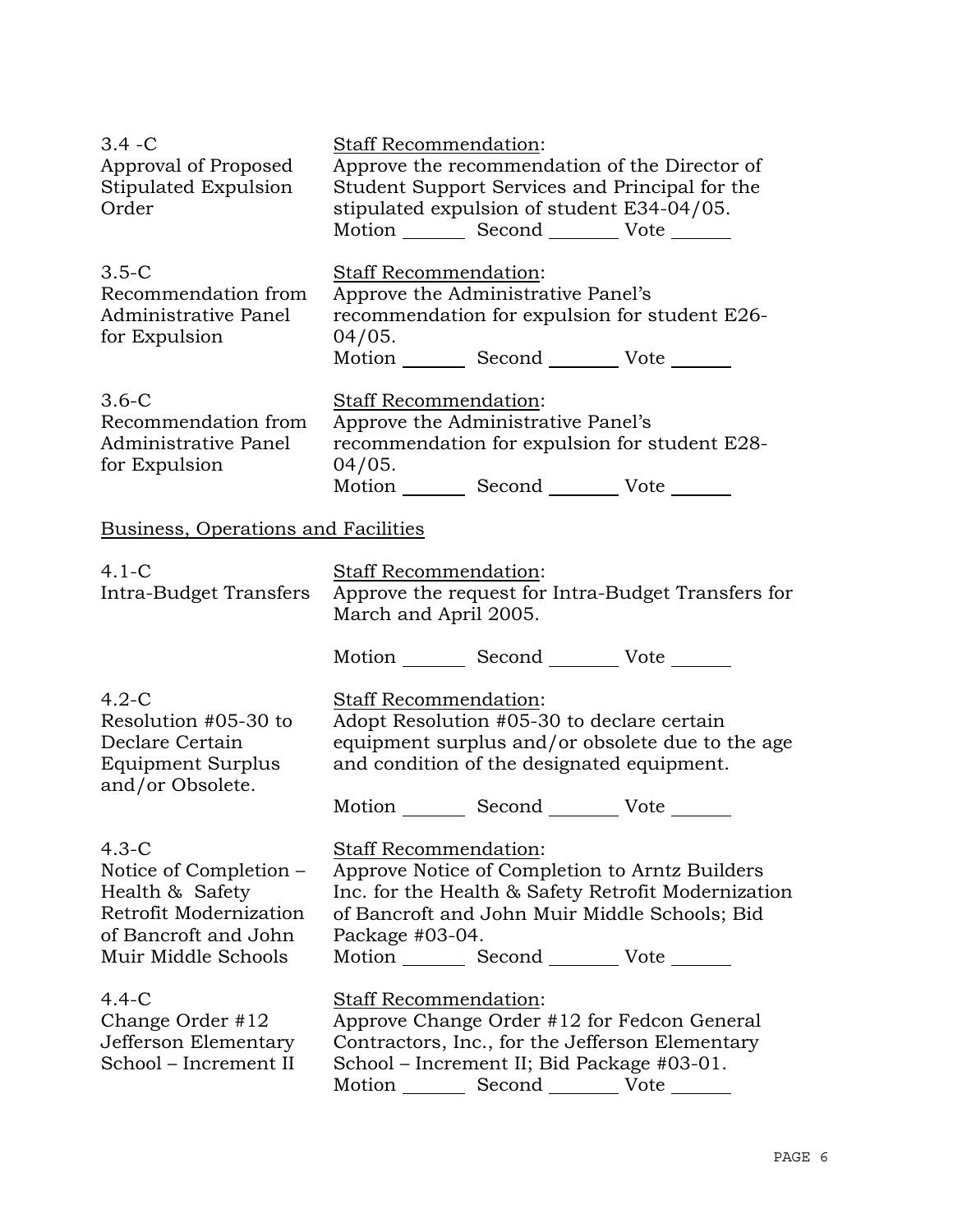4.5-C Resolution #05-31 Establishing Special Reserve Fund 20 for Retiree Benefits

Staff Recommendation: Adopt Resolution #05-31, Establishing Special Reserve Fund 20 for Retiree Benefits. Motion Second Vote \_\_\_\_\_\_\_

### **ACTION ITEMS**

These items are presented for action at this time. Some may have been reviewed at a previous meeting.

#### Human Resources

 $2.1 - A$ Math Coach Job Description Staff Recommendation: Approve the job description for the Math Coach. Motion Second Vote \_\_\_\_\_\_

### **CONFERENCE**

These items are submitted for advance planning and to assist the Board in establishing future agenda items. The Board may, however, take action on the following:

General Services

| $1.1-CF$<br>Schedule of Regular<br>Board Meetings for<br>2005/2006      | <b>Staff Recommendation:</b><br>The Board will discuss and consider approving<br>the Schedule of the Regular Board meetings for<br>2005/2006.<br>Motion Second Vote                           |
|-------------------------------------------------------------------------|-----------------------------------------------------------------------------------------------------------------------------------------------------------------------------------------------|
| $1.2-CF$<br>Proposed BP 3350-<br>Travel Expenses                        | <b>Staff Recommendation:</b><br>The Board will discuss and consider adopting the<br>proposed Board Policy 3350, Travel Expenses.<br>Motion Second Vote                                        |
| $1.3-CF$<br>BP 4133, 4233, 4333 -<br>Travel Expenses - All<br>Personnel | <b>Staff Recommendation:</b><br>The Board will discuss and consider adopting<br>revised Board Policy 4133, 4233, 4333, Travel<br>Expenses – All Personnel as presented.<br>Motion Second Vote |